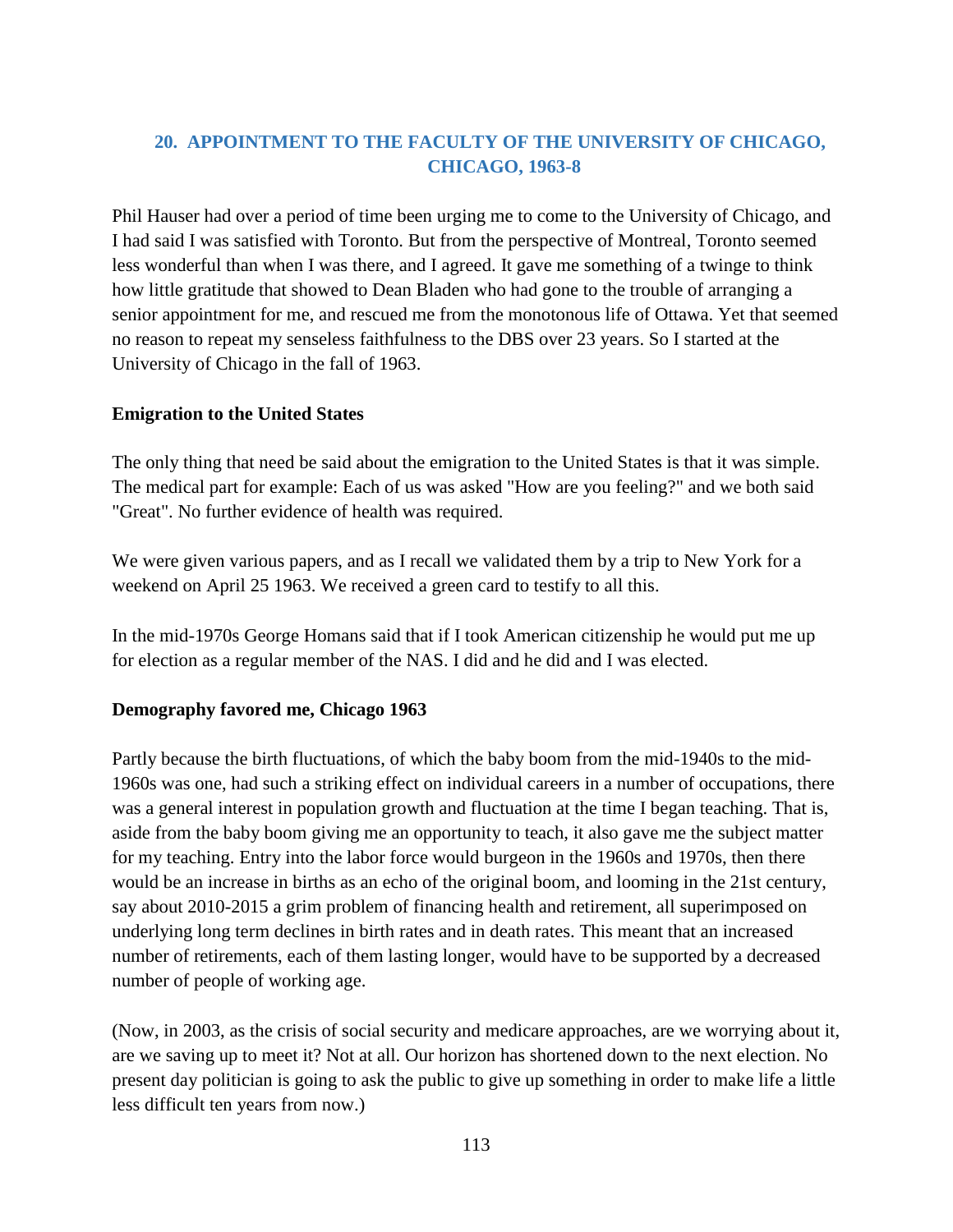Foundations responded to the problems in the only way they could--by offering research grants. Funding to study these matters was plentiful Applying for research moneys did not require so much effort that it kept scholars from doing research. In fact applying was mostly a matter of reminding the donor of the problem and asking for the money. I accordingly got my share.

Moreover there was a sense that the future of social science lay in the application of mathematics to its problems. The Social Science Research Council, a private group aiming to improve the quality of scholarly work, set up a committee to stimulate the use of mathematics in its fields, to whose work I was invited to contribute.

But aside from easy funding, there were two other elements that happily coincided with my entrance into the academy. One was the existence of a phenomenal mass of results of the application of mathematics to population. Alfred Lotka was the best known of the writers, but there were scores of others as well, and their writing was scattered through places like the Journal of Cell Biology, the Journal of Hygiene, Mathematical Biosciences, Biometrika, the Journal of the American Statistical Association and other publications that social scientists do not regularly read. And if they do fall on them they are put off by the strange applications (for instance to populations of bacteria, or the population of trucks in a large fleet) and mystified by the variety of notations.

Yet it was plain to me that there were formal elements in common among all these applications, and I began to set them down. I put them into a uniform notation, showed the relation of one result to others, and generally systematized the field. If that was creativity on my part it was of a low order, though it was certainly hard work

But this was not enough. Nothing in what I derived constituted new mathematics, and it was not really new demography either. There were plenty of formulas in my assembly, but abstract formulas is what they could well have remained. Those extracts from the literature, even when suitably arranged, would have been mere curiosities.

What saved my hard work from this fate was the advent of the computer. The year I got to Chicago on the invitation of Phil Hauser was 1963, and the University of Chicago had just set up a computer center to house its brand new IBM 7090. It occupied an entire building on Ellis Avenue, and was mostly used by physicists. Very few social scientists ever passed through its doors.

For me it did something almost magical: it brought to life the formulas on which I was working. To demographers only formulas to which numbers can be applied are for real. A formula is not redeemed by being carefully and flawlessly derived. If I did not enter numbers in my results no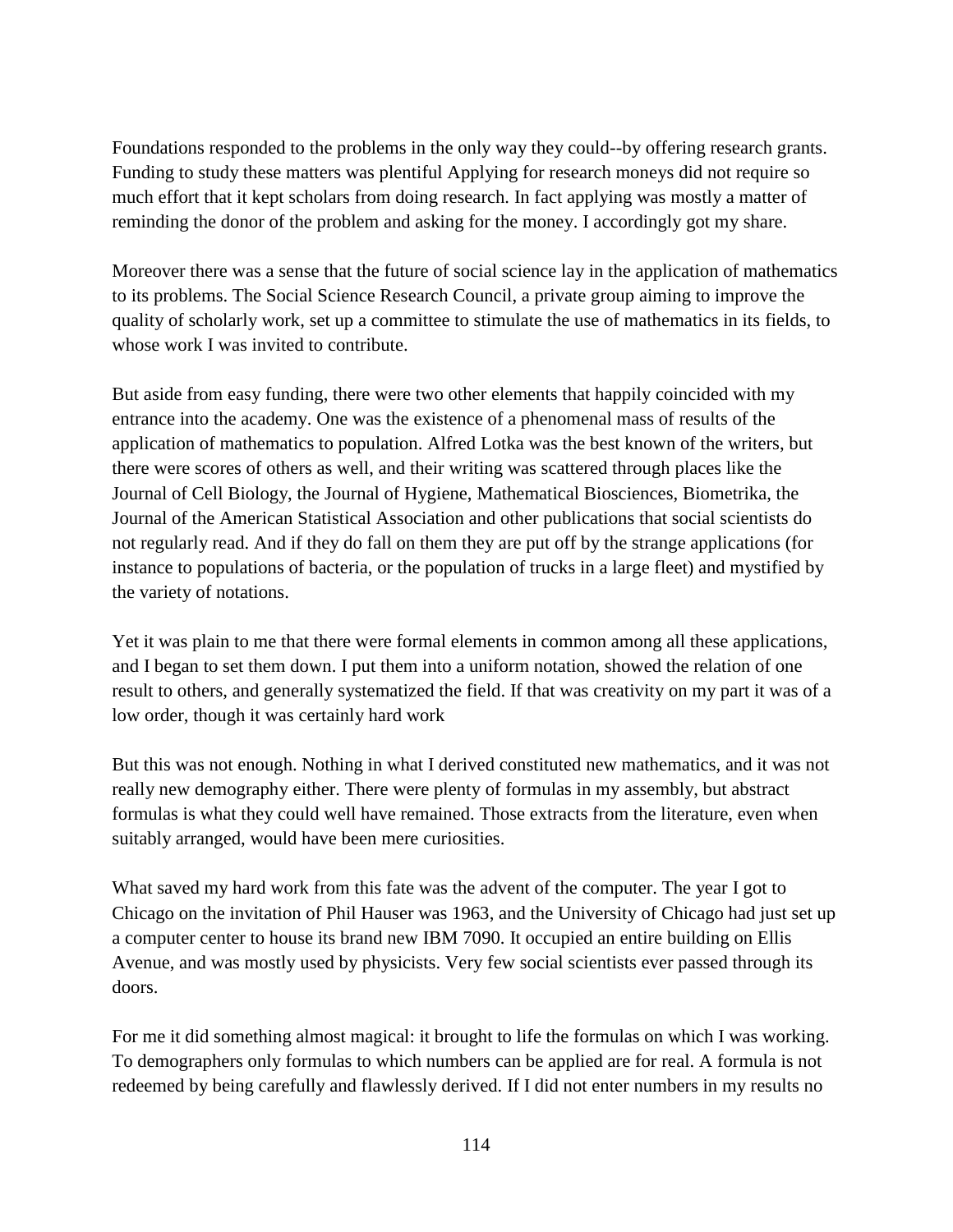one else would. A desk calculator would not have been able to do the work in any finite time, so resort to a computer was the answer. In those days that meant learning to program in FORTRAN, and I taught myself the early primitive version, applied it in a number of instances, with Beatrice punching in the programs and data on the then standard 80-column IBM cards. Its incisive logic appealed to graduate students, Fr. Wilhelm Flieger, Jay Palmore, Mike Murphy, Lee Jay Cho, and they went to work programming further formulas, and so we produced the examples that gave some meaning and interest to the manuscript I was putting together.

After some years of this activity statistician Fred Mosteller noticed my work, went over it carefully, and gave me some 70 pages of closely typed corrections, demands for clarification and suggestions, so adding a further year of work for me. Ultimately Fred approved the manuscript for publication on behalf of publisher Addison-Wesley. That plus his help on later work, plus help from Robert Dorfman, Aage Sorensen (both now deceased, alas) and others give meaning to the idea of a scholarly community. The resulting book, Introduction to the Mathematics of Population, whose first edition was published in 1968, surprised me by its success, at least in reviews if not in sales: it was taken as defining population mathematics as a new field. Every academic discipline likes to expand its domain by the addition of a new sub-discipline, and demographers are no different. Books and articles have since been written by myself and others extending it further, Courses are now given in many universities, and a Journal of Mathematical Population Studies now exists, and finds worthwhile contributions issue after issue. On the strength of little more than that one book I rocketed all the way up to membership in the National Academy of Science, for which I had been nominated by Professor George Homans.

Beyond all that I have mentioned was the widespread recognition that population increase retarded development. At first for the reason that Malthus gave, that additions to the population were driven to marginal lands, but when this argument fell into disrepute--because of enormous increases in agricultural technology that virtually eliminated land as the limiting element in sustaining population--then there was recourse to something different--raising and equipping the newcomers in a rapidly increasing population drew capital away from investment that would raise the productivity of the existing population.

Whatever the reasons, goodwill towards the new nations that were formed in the era of decolonization generated large budgets for foreign aid, especially in the form of technical assistance. Every country needed a demographer to enable it to understand the population problem. So I landed in Burma, Indonesia, Ceylon, Argentina, and indeed much of the travel described in this memoir has had the purpose of raising consciousness of population and population research. Demographers, after all, think of ourselves as scholars, not as presenting a case for more people or for fewer people. So my task was to make students aware of the issues that demography treats, and let them draw their own conclusions on population policy.